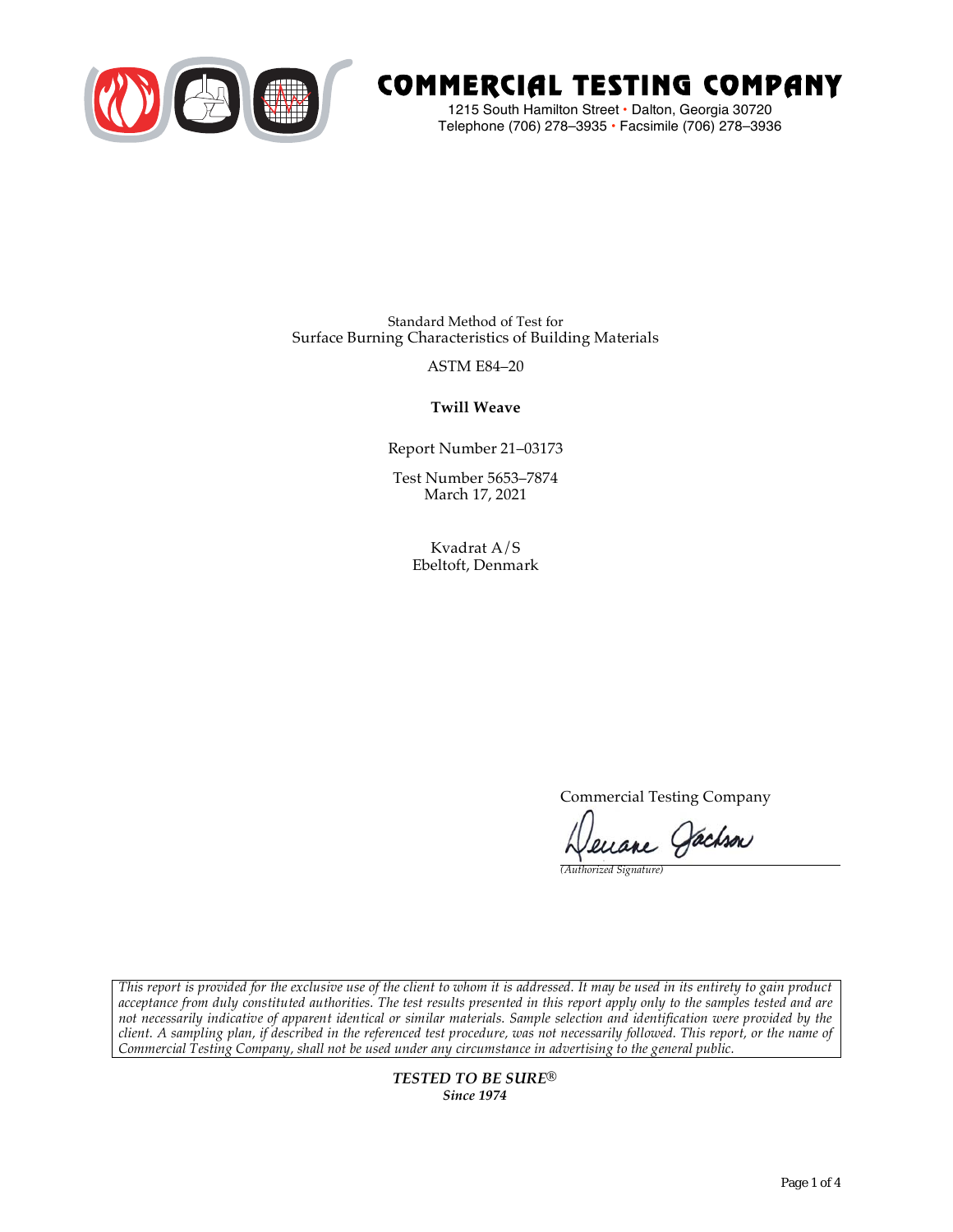#### **INTRODUCTION**

This report is a presentation of results of a surface flammability test on a material submitted by Kvadrat A/S, Ebeltoft, Denmark.

The test was conducted in accordance with the ASTM International fire-test-response standard E84–20, *Surface Burning Characteristics of Building Materials*, sometimes referred to as the Steiner tunnel test. ASTM E84 is an American National Standard (ANSI) and has been approved for use by agencies of the Department of Defense. The ASTM E84 test method is the technical equivalent of UL No. 723. The test is applicable to exposed interior surfaces such as walls and ceilings. The test is conducted with the specimen in the ceiling position with the surface to be evaluated face down toward the ignition source. Thus, specimens shall either be self-supporting by its own structural quality, held in place by added supports along the test surface, or secured from the back side.

This standard is used to measure and describe the response of materials, products, or assemblies to heat and flame under controlled conditions, but does not by itself incorporate all factors required for firehazard or fire-risk assessment of the materials, products, or assemblies under actual fire conditions.

#### **PURPOSE**

The purpose of the test is to provide only the comparative measurements of surface flame spread and smoke development of materials with that of select grade red oak and fiber–reinforced cement board, Grade II, under specific fire exposure conditions with the smoke area of heptane used to establish the smoke-developed index. The test exposes a nominal 24-foot long by 20-inch wide test specimen to a controlled air flow and flaming fire adjusted to spread the flame along the entire length of a red oak specimen in  $5\frac{1}{2}$  minutes. During the 10-minute test duration, flame spread over the specimen surface are measured and recorded. Test results are calculated relative to red oak, which has an arbitrary rating of 100, and fiber–reinforced cement board, Grade II, which has a rating of 0. The 100 smoke-developed index is calculated using the smoke area of heptane.

The test results are expressed as Flame Spread Index and Smoke-Developed Index. The Flame Spread Index is defined in ASTM E176 as "a number or classification indicating a comparative measure derived from observations made during the progress of the boundary of a zone of flame under defined test conditions." The Smoke-Developed Index, a term specific to ASTM E84, is defined as "a number or classification indicating a comparative measure derived from smoke obscuration data collected during the test for surface burning characteristics." There is not necessarily a relationship between the two measurements.

The method does not provide for measurement of heat transmission through the surface tested, the effect of aggravated flame spread behavior of an assembly resulting from the proximity of combustible walls and ceilings, or classifying a material as noncombustible solely by means of a Flame Spread Index.

The zero reference and other parameters critical to furnace operation are verified on the day of the test by conducting a 10–minute test using 1/4–inch fiber–reinforced cement board, Grade II. Periodic tests using NOFMA certified 23/32–inch select grade red oak flooring provide data for the 100 flame spread reference with heptane providing data for calculating the 100 smoke-developed index. These procedures are more fully described in Section 7of the E84 Standard.

#### **TEST SAMPLE**

The test sample, selected by the client, was identified as **Twill Weave**, a 90% new wool, worsted, 10% nylon textile. Three test panels, each measuring two feet wide by eight feet in length, were prepared by adhering the material to 5/8-inch thick Type X gypsum board complying with ASTM Specification C1396 using Gardner-Gibson Dynamite 111 Heavy Duty Wallcovering Adhesive. The adhesive was applied to the smooth side of the gypsum wallboard, the material placed into the adhesive, and rolled with a segmented roller. This method of sample preparation is described in ASTM E2404-17, Standard Practice for *Specimen Preparation and Mounting of Textile, Paper or Polymeric (Including Vinyl) and Wood Wall or Ceiling Coverings, Facings and Veneers, to Assess Surface Burning Characteristics*, Section 8.3, Wall or Ceiling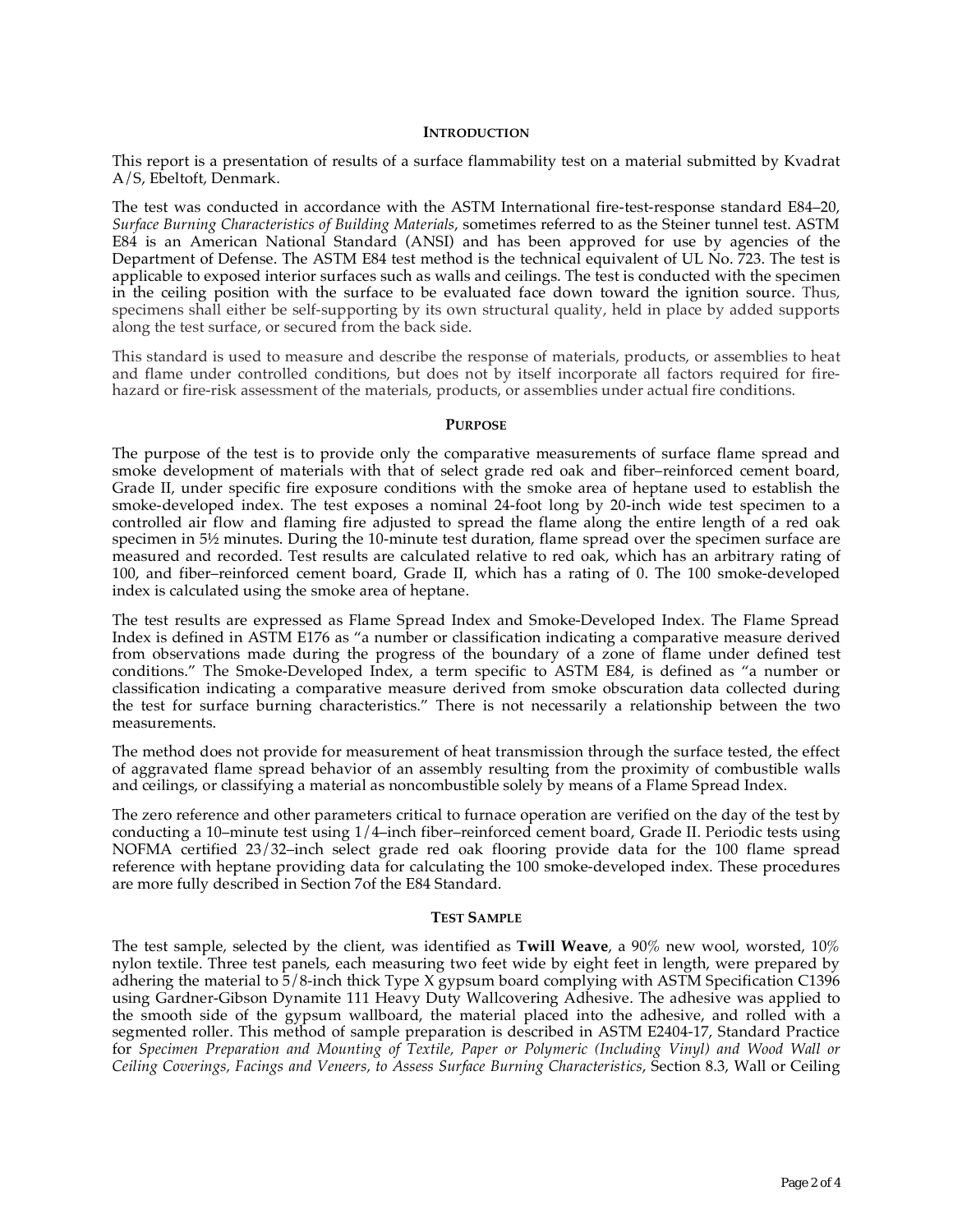Coverings Intended to be Applied over Gypsum Board. After dead-stacking overnight, the prepared panels were transferred to storage racks and conditioned to equilibrium in an atmosphere with the temperature maintained at  $71 \pm 2$ °F and the relative humidity at  $50 \pm 5$  percent. For testing, the panels were placed end-to-end on the ledges of the tunnel furnace and the test conducted with no auxiliary support mechanism.

#### **TEST RESULTS**

The test results, calculated on the basis of observed flame propagation and the integrated area under the recorded smoke density curve, are presented below. The Flame Spread Index obtained in E84 is rounded to the nearest number divisible by five. Smoke-Developed Indices are rounded to the nearest number divisible by five unless the Index is greater than 200. In that case, the Smoke-Developed Index is rounded to the nearest 50 points. The rounding procedures are more fully described in Sections 9.1, 9.2, and X3 of the E84 Standard. The flame spread and smoke development data are presented graphically at the end of this report.

| <b>Test Specimen</b>                    | Flame Spread Index | Smoke-Developed Index |
|-----------------------------------------|--------------------|-----------------------|
| Fiber-Reinforced Cement Board, Grade II |                    |                       |
| Red Oak Flooring                        | 100                |                       |
| Heptane, (HPLC) Grade                   |                    | 100                   |
| Twill Weave                             | 40                 | 70                    |

#### **OBSERVATIONS**

Specimen ignition over the burners occurred at 0.57 minute. Surface flame spread was observed to a maximum distance of 8.62 feet beyond the zero point at 1.77 minutes. The maximum temperature recorded during the test was 612°F. For information purposes, the actual (unrounded) Flame Spread and Smoke-Developed Indices were 40.2 and 67.6 respectively.

### **CLASSIFICATION**

The Flame Spread Index and Smoke-Developed Index values obtained by ASTM E84 tests are frequently used by code officials and regulatory agencies in the acceptance of interior finish materials for various applications. The most widely accepted classification system is described in the National Fire Protection Association publication NFPA 101 *Life Safety Code*, where:

| Class A | 0 – 25 Flame Spread Index             | 0 – 450 Smoke-Developed Index   |
|---------|---------------------------------------|---------------------------------|
|         | Class B $26 - 75$ Flame Spread Index  | $0 - 450$ Smoke-Developed Index |
|         | Class C $76 - 200$ Flame Spread Index | $0 - 450$ Smoke-Developed Index |

Class A, B, and C correspond to Type I, II, and III respectively in other codes. They do not preclude a material being otherwise classified by the authority of jurisdiction.